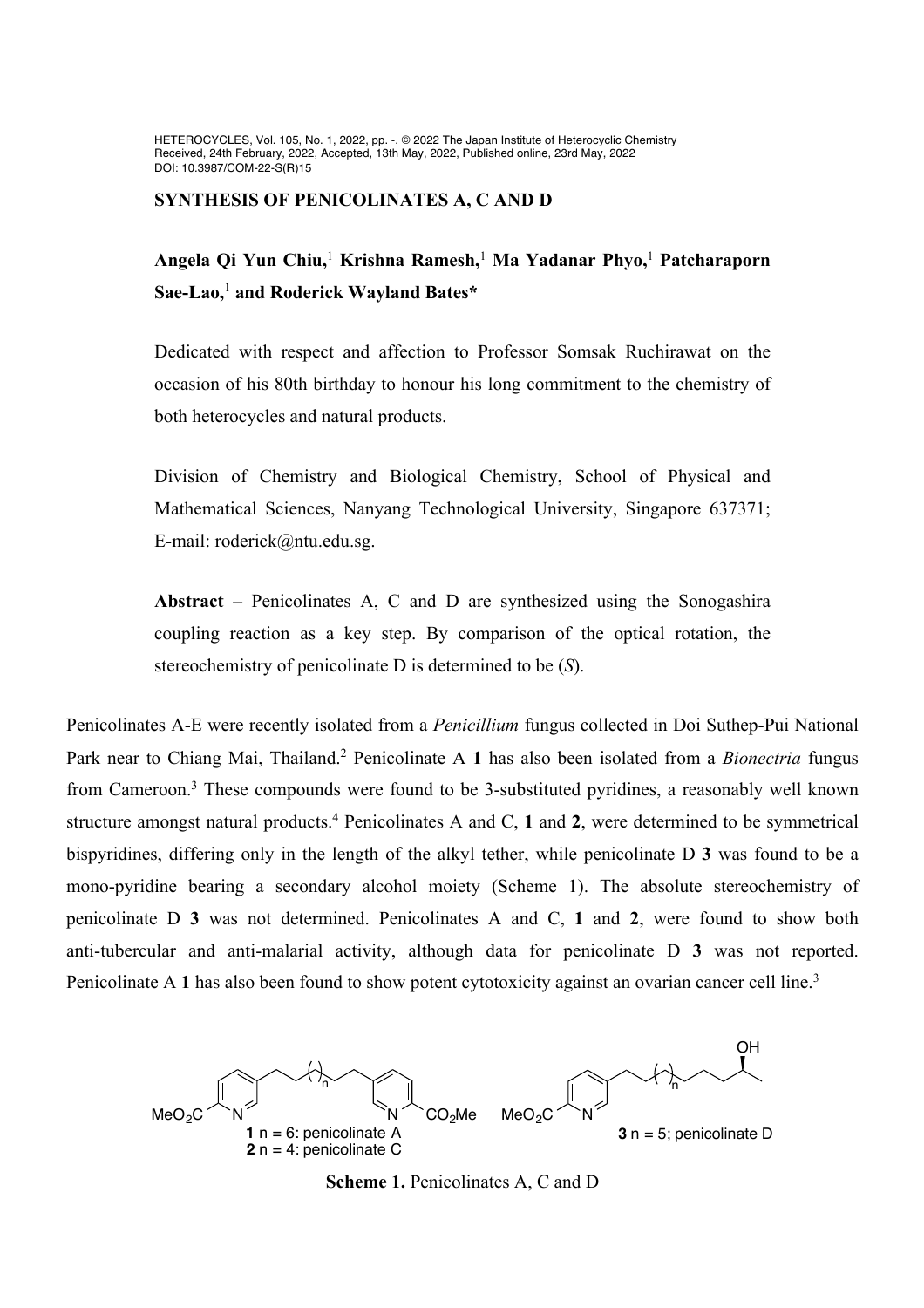We anticipated that a double Sonogashira coupling<sup>5</sup> of the known bromopyridine 4 with appropriate diynes followed by catalytic hydrogenation would yield penicolinates A and C, **1** and **2** (Scheme 2). Bromopyridine 4 is readily available by methoxycarbonylation of 2,5-dibromopyridine.<sup>6</sup> In contrast to the observations of Song and Yee,<sup>6</sup> in our hands this reaction proceeds best using dppfPdCl<sub>2</sub> as the catalyst rather than triphenylphosphine palladium complexes, delivering the product of carbonylation at the 2-position, which is presumably electronically activated, in 57% yield. A small amount of the diester can also be isolated. Sonogashira coupling of bromopyridine **4** proceeded smoothly with both 1,7-octadiyne and with 1,9-decadiyne to give the expected doubly coupled products **5** and **6**. It is notable that the yield is lower when octadiyne is employed. This may be due to chelate of the palladium by the diyne. Hydrogenation then yielded the two natural products, penicolinates A and C, **1** and **2**. Spectroscopic data for the synthetic samples was in good agreement with that reported for the natural compounds.<sup>2</sup>



**Scheme 2.** Synthesis of Penicolinates A and C

Turning to penicolinate D **3**, an alkynol was required. For synthetic convenience, we proposed to employ the ring opening of a cyclic sulfate<sup>7</sup> with an acetylide anion<sup>8</sup> as this would allow us to specifically prepare a single defined enantiomer and, thus, determine the stereochemistry of the natural product. Initial attempts at the ring opening of (*S*)-cyclic sulfate **8** with 1,8-nonadiyne using *n*-BuLi as the base gave disappointing results. Simply using an excess of the base and a large excess of the diyne gave a good yield of the desired ring opening product, diyne **9**. The Sonogashira coupling of diyne **9** with bromopyridine **4** proceeded in satisfactory yield. Catalytic hydrogenation of coupling product **10** then gave penicolinate D **3**. The spectroscopic data was in good agreement with that reported for the natural product. The optical rotation for the synthetic material was determined to be  $\lceil \alpha \rceil_D^{22} + 32.6$  (c 1.44, CHCl<sub>3</sub>). While this is larger than the reported value of  $\alpha$   $\alpha$ <sup>26</sup> +5.04 (c 0.10, CHCl<sub>3</sub>),<sup>2</sup> both measurements show the compound to be dextrorotatory. The (*S*)-cyclic sulfate used in our work was obtained from the corresponding (*S*)-diol 7 which was prepared by the method of Jacobsen.<sup>9</sup> Thus, it can be determined that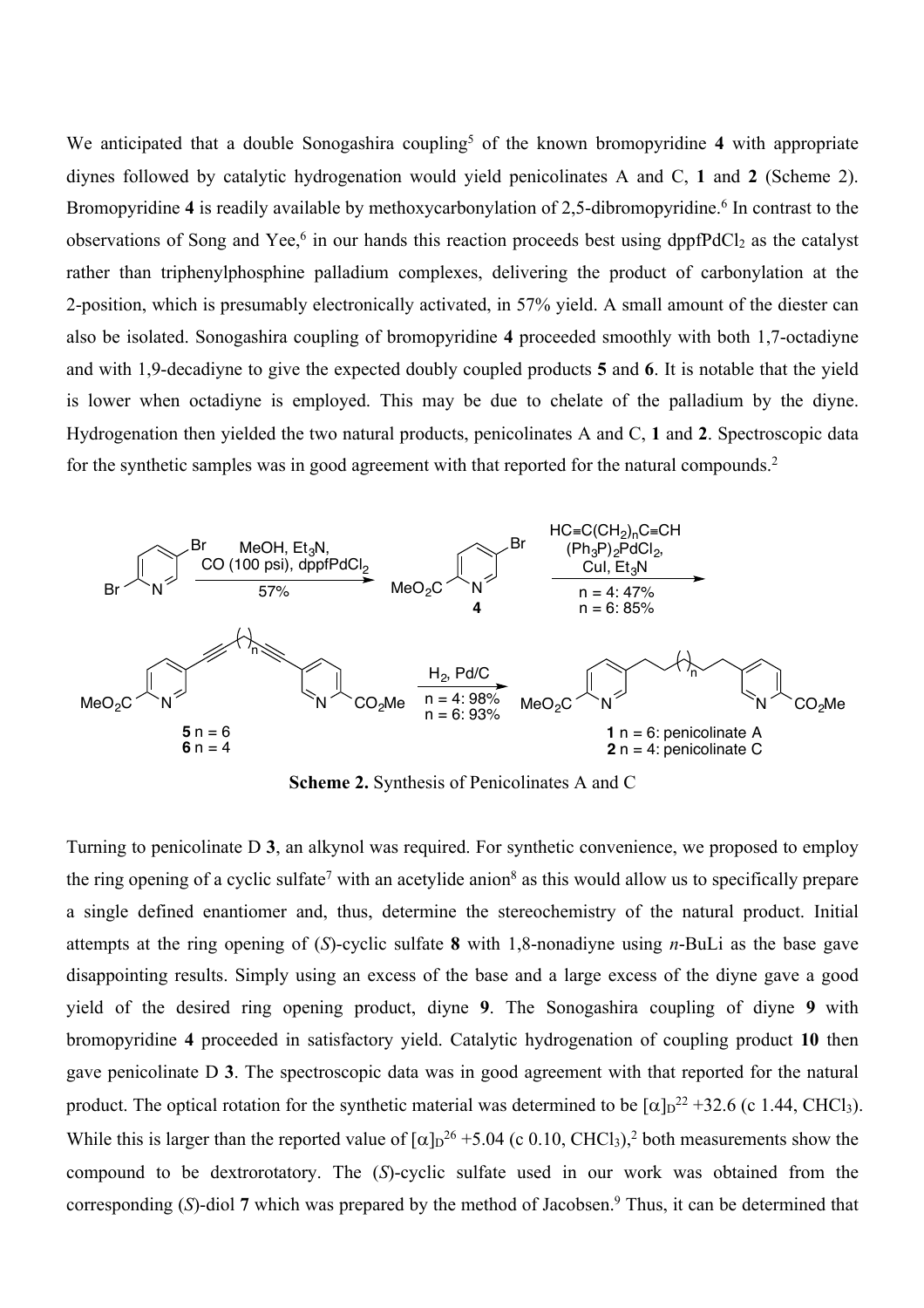penicolinate D **3** has (*S*) configuration and is homochiral with the related natural product fusarinolic acid.6,10



**Scheme 3.** Synthesis of Penicolinate D

### **EXPERIMENTAL**

#### **General experimental**

All reagents were obtained from commercial suppliers and used without further purification. Reactions requiring anhydrous or air free conditions were performed under an atmosphere of nitrogen. Glassware was oven dried at 120 °C and cooled under vacuum. Anhydrous THF was distilled from sodium metal and benzophenone under nitrogen. <sup>1</sup>H and <sup>13</sup>C NMR spectra were recorded on a Bruker Avance III 400 spectrometer or a JEOL ECA400 UltraShield in CDCl3. Chemical shifts are given in parts per million (ppm) with residual protic solvent as the internal standard. Coupling constants are given in Hertz. Analytical thin layer chromatography was performed on Merck DC pre coated TLC plates with 0.25 mm Kieselgel 60 F254. The plates were visualised with a 254 nm UV lamp, or by staining with ammonium molybdate or potassium permanganate. Flash chromatography was performed on silica gel 230-400 mesh. **Diyne (5)**:

1,9-Decadiyne (41 µL, 0.25 mmol) and triethylamine (1 mL) were added to a solution of methyl 5-bromopicolinate (120 mg, 0.55 mmol),  $PdCl_2(PPh_3)_2$  (18 mg, 0.03 mmol), and CuI (10 mg, 0.06 mmol) in anhydrous THF (10 mL). The reaction mixture was heated at reflux for 22 hours and then allowed to cool to room temperature. The mixture was filtered through Celite® and concentrated under vacuum to afford a dark brown oil, which was purified by flash column chromatography on silica gel (30% EtOAc/Hexane) to give diyne (**5**) (87 mg, 85% yield) as an off-white solid, mp 117-119 °C; **<sup>1</sup> H NMR**  (400 MHz, CDCl3) δ 8.71 (d, *J* = 1.8 Hz, 2H), 8.05 (d, *J* = 8.0 Hz, 2H), 7.79 (dd, *J* = 2.3, 8.0 Hz, 2H), 4.01 (s, 6H), 2.48 (t, *J* = 7.3 Hz, 4H), 1.68 (m, 4H), 1.54 (m, 4H); **13C NMR** (100 MHz, CDCl3) δ 165.3, 152.1, 145.5, 139.3, 124.7, 124.4, 97.3, 52.9, 28.4, 28.2, 19.5; **IR** (*Nujol* mull) 1643, 1732 cm-1 ; **EI-MS** *m/z* (+ion mode): 405.4 [M + H]<sup>+</sup>; **HR-MS** (ESI):  $C_{24}H_{24}N_{2}O_{4}Na$  [M+Na]<sup>+</sup> calculated: 427.1634, found: 427.1653.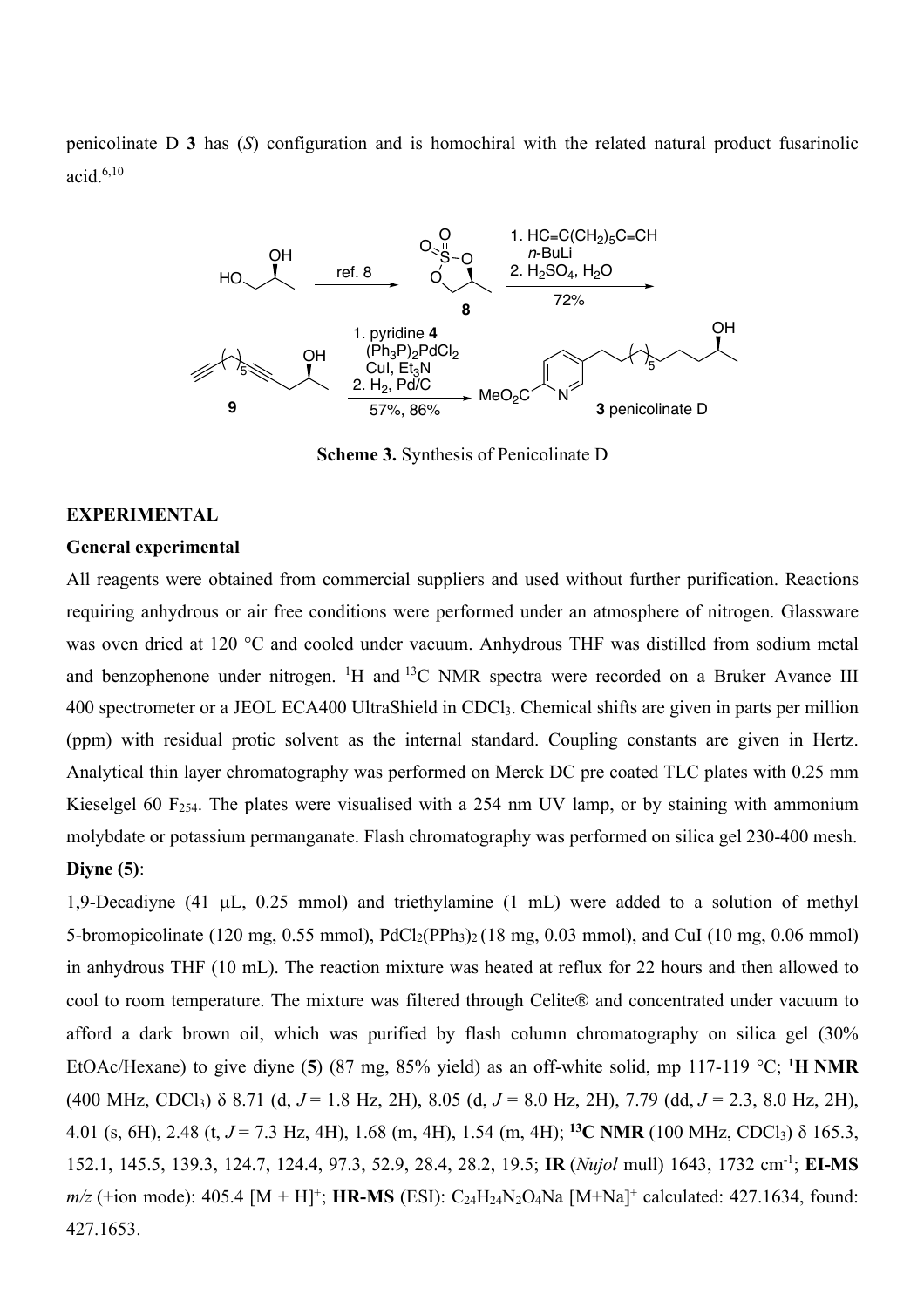# **Diyne (6)**:

1,7-Octadiyne (30 µL, 0.22 mmol) and triethylamine (1 mL) were added to a solution of methyl 5-bromopicolinate (102 mg, 0.47 mmol),  $PdCl<sub>2</sub>(PPh<sub>3</sub>)<sub>2</sub>$  (16 mg, 0.02 mmol), and CuI (9 mg, 0.04 mmol) in anhydrous THF (10 mL). The mixture was heated at reflux for 22 h and then allowed to cool to room temperature. The mixture was filtered through Celite®, and concentrated under vacuum to afford a dark brown oil, which was purified by flash column chromatography on silica gel (30% EtOAc/Hexane) to give diyne (**6**) (40 mg, 47% yield) as an off-white solid, mp 116-117 °C; **<sup>1</sup> H NMR** (400 MHz, CDCl3) δ 8.72 (d, *J* = 1.8 Hz, 2H), 8.06 (d, *J* = 8.0 Hz, 2H), 7.81 (dd, *J* = 2.3, 8.0 Hz, 2H), 4.01 (s, 6H), 2.54 (t, *J* = 6.4 Hz, 4H), 1.82 (quin, *J* = 1.4 Hz, 4H); **13C NMR** (100 MHz, CDCl3) δ 165.2, 152.1, 145.6, 139.2, 132.1, 132.0, 128.5, 128.4, 124.5, 124.4, 96.9, 52.9, 27.5, 19.1; **IR** (*Nujol* mull) 1643, 1732 cm-1 ; **EI-MS**   $m/z$  (+ion mode): 377.3 [M + H]<sup>+</sup>; HR-MS (ESI): C<sub>22</sub>H<sub>20</sub>N<sub>2</sub>O<sub>4</sub>Na [M+Na]<sup>+</sup> calculated: 399.1321, found: 399.1324.

# **Penicolinate A (1)**:

A solution of diyne (**5**) (42 mg, 0.04 mmol) in MeOH/EtOAc (1:1) (10 mL) containing 10% palladium on activated charcoal (10 mg). The reaction mixture was stirred under  $H_2$  gas (1 atm). After stirring for 24 h at room temperature, the reaction mixture was filtered through Celite®, and concentrated under vacuum to afford penicolinate A (**1**) (40 mg, 93% yield) as an off-white solid, mp 114-115 °C; **<sup>1</sup> H NMR** (400 MHz, CDCl3) d 8.55 (d, *J* = 1.8 Hz, 2H), 8.05 (d, *J* = 7.8 Hz, 2H), 7.63 (dd, *J* = 1.8, 7.8 Hz, 2H), 3.99 (s, 6H), 2.68 (t,  $J = 7.8$  Hz, 4H), 1.61 (quin,  $J = 7.3$  Hz, 4H), 1.29 (m, 12H); <sup>13</sup>C NMR (100 Hz, CDCl<sub>3</sub>)  $\delta$ 165.9, 150.0, 145.5, 142.2, 136.6, 124.9, 52.8, 33.0, 30.8, 29.4, 29.3, 29.0; **IR** (*Nujol* mull) 2922, 1636, 1732 cm<sup>-1</sup>; **EI-MS**  $m/z$  (+ion mode): 413.3 [M + H]<sup>+</sup>; **HR-MS** (ESI): C<sub>24</sub>H<sub>32</sub>N<sub>2</sub>O<sub>4</sub>Na [M+Na]<sup>+</sup> calculated: 435.2260, found: 435.2280.

#### **Penicolinate C (2)**:

A solution of diyne (**6**) (20 mg, 0.05 mmol) in MeOH/EtOAc (1:1) (5 mL) containing 10% palladium on activated charcoal (5 mg) was stirred under  $H_2$  gas (1 atm). After stirring for 24 h at room temperature, the mixture was filtered through Celite<sup>®</sup>, and concentrated under vacuum to afford penicolinate C  $(2)$   $(20)$ mg, 98% yield) as an off-white solid, mp 83-84 °C; <sup>1</sup>H NMR (400 MHz, CDCl<sub>3</sub>) δ 8.55 (d, *J* = 1.8 Hz, 2H), 8.06 (d, *J* = 7.8 Hz, 2H), 7.63 (dd, *J* = 1.8, 8.2 Hz, 2H), 3.99 (s, 6H), 2.68 (t, *J* = 7.3 Hz, 4H), 1.63 (quin, *J* = 6.9 Hz, 2H), 1.25 (m, 10H); **13C NMR** (100 Hz, CDCl3) d 165.8, 150.0, 145.5, 142.1, 136.6, 124.9, 52.8, 33.0, 30.8, 29.2, 29.0; **IR** (*Nujol* mull) 2922, 1636, 1732 cm-1 ; **EI-MS** *m/z*: 385.3 [M + H]+; **HR-MS** (ESI): C22H28O2N4Na [M+Na] <sup>+</sup> calculated: 407.1947, found: 407.1938.

# **(***S***)-Dodeca-4,11-diyn-2-ol (9)**:

*n*-BuLi in cyclohexane (2.0 M, 3.5 mL, 6.94 mmol) was added dropwise to a solution of diyne (2.5 g, 0.02 mol) in anhydrous THF (20 mL) at  $-78$  °C. The clear solution was stirred for 1 h at this temperature.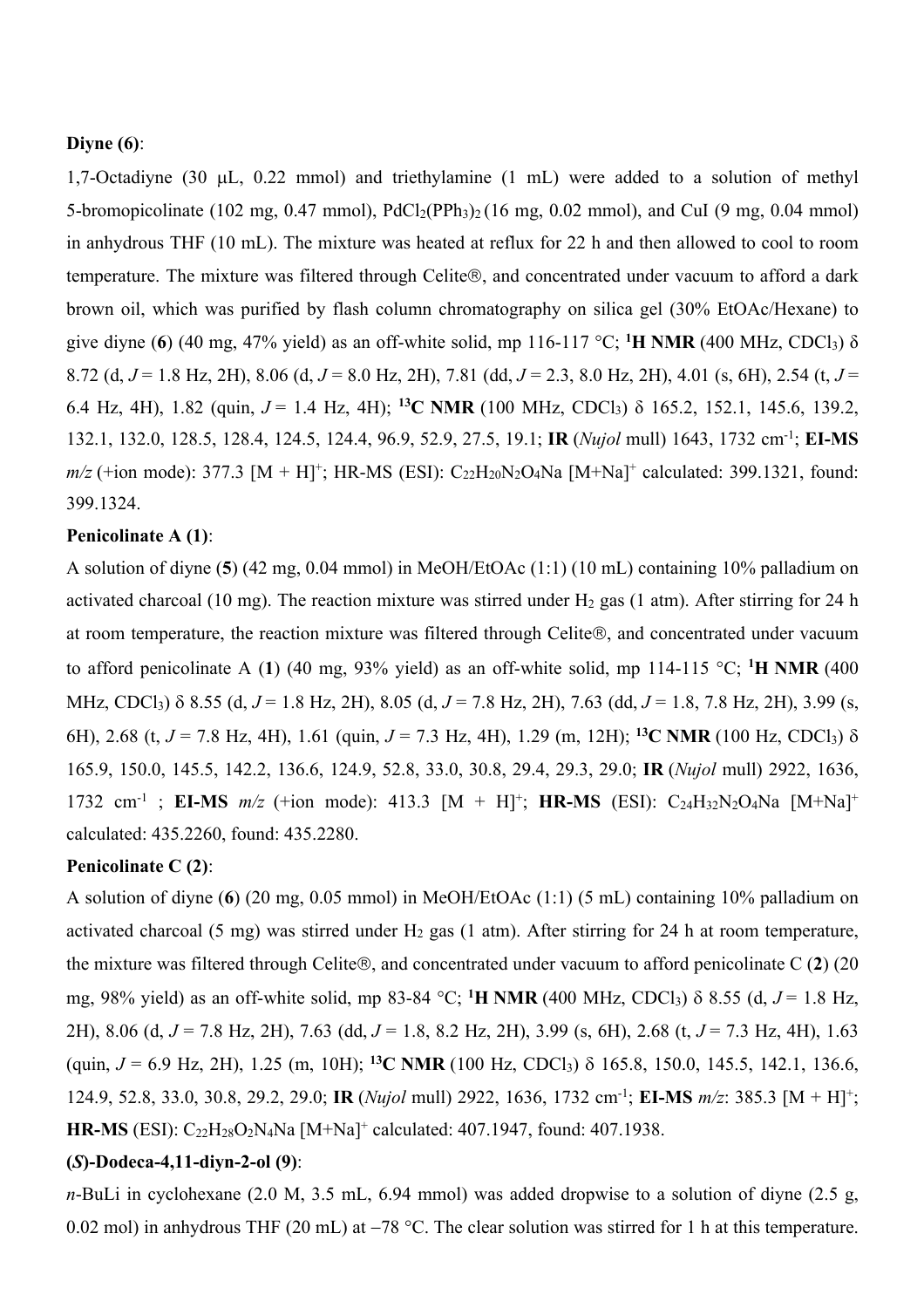A solution of cyclic sulfate **8** (0.6 g, 3.47 mmol) in THF (5 mL) was added via cannula. The mixture was stirred for 2 h at  $-78$  °C and then allowed to warm to room temperature over 30 min. Water (100  $\mu$ L) and conc. sulfuric acid (50 μL) was added and the mixture turned opaque. The cloudy mixture was stirred for another 15 min and the excess acid was neutralized by addition of aqueous  $NaHCO<sub>3</sub>$  solution. The mixture was extracted twice with  $Et_2O$  (50 mL). The combined organic layers were washed with brine (50 mL), dried over MgSO4 and concentrated under reduced pressure. The residual colourless oil was purified by flash column chromatography (15% EtOAc/Hexane) to give the (*S*)-dodeca-4,11-diyn-2-ol (**9**) (0.41 g, 72% yield) as a colorless oil. **<sup>1</sup> H NMR** (CDCl3, 400 MHz) δ 4.13 – 3.69 (m, 1H), 2.46 – 2.10 (m, 6H), 1.94 (t, *J* = 2.6 Hz, 1H), 1.83 (brs, 1H), 1.66 – 1.39 (m, 6H), 1.23 (d, *J* = 6.2 Hz, 3H); **<sup>13</sup>C NMR** (CDCl3, 100 MHz) δ 84.6, 83.0, 76.5, 68.5, 66.7, 29.5, 28.6, 28.1, 28.1, 22.4, 18.8, 18.4; IR (neat) 3404, 3295, 2972, 2935, 2862, 2114, 1432, 1117, 1083, 938, 626 cm-1 ; EI-MS *m/z* [M+H]<sup>+</sup> 179.0; **HR-MS** (ESI):  $C_{12}H_{19}O$  [M+H]<sup>+</sup> calculated: 179.1436, found: 179.1437; [ $\alpha$ ]<sub>D</sub><sup>22</sup> +11.68 (c 1.13, CHCl<sub>3</sub>).

**Methyl (***S***)-5-(11-hydroxydodeca-1,8-diyn-1-yl)picolinate (10)**: Diynol **9** (80 mg, 0.49 mmol) and triethylamine (1 mL) were added to a solution of methyl 5-bromopicolinate (105 mg, 0.49 mmol),  $PdCl_2(PPh_3)_2$  (34.2 mg, 0.05 mmol), and CuI (19 mg, 0.09 mmol) in anhydrous THF (10 mL). The mixture was stirred at reflux for 22 h and then allowed to cool to room temperature. The mixture was filtered through Celite®, and concentrated under vacuum to afford a residue dark brown oil, which was purified by flash column chromatography on silica gel (30% EtOAc/Hexane) to give diyne **10** (87 mg, 57% yield) as a pale yellow oil. **<sup>1</sup> H NMR** (CDCl3, 400 MHz) δ 8.69 (d, *J* = 1.9 Hz, 1H), 8.03 (dd, *J* = 8.1, 0.7 Hz, 1H), 7.78 (dd, *J* = 8.1, 2.1 Hz, 1H), 3.98 (s, 3H), 3.94 – 3.81 (m, 1H), 2.45 (t, *J* = 6.9 Hz, 2H), 2.40 – 2.14 (m, 4H), 1.97 (s, 1H), 1.65 – 1.52 (m, 6H), 1.20 (d, *J* = 6.2 Hz, 3H); **<sup>13</sup>C NMR** (CDCl3, 100 MHz) δ 165.4, 152.2, 145.6, 139.4, 124.81, 124.5, 97.4, 82.8, 77.3, 76.6, 66.6, 53.0, 29.5, 28.5, 28.2, 28.0, 22.3, 19.6, 18.7; IR (neat) 3422, 2935, 2860, 2231, 1742, 1724, 1438, 1311, 1234, 1122 cm-1 ; EI-MS *m/z*  $[M+H]^+$  314.2; C<sub>19</sub>H<sub>23</sub>NO<sub>3</sub>Na  $[M+Na]^+$  calculated: 336.1576, found: 336.1588;  $[\alpha]_D^{22}$  +10.64 (c 0.89,  $CHCl<sub>3</sub>$ ).

# **Penicolinate D (3)**:

A solution of diyne **10** (50 mg, 0.16 mmol) and Pd/C (10 mg, 20% w/w) in MeOH (7 mL) was stirred under hydrogen (1 atm) for 24 h at room temperature. The reaction mixture was filtered through Celite® and the filtrate was concentrated under reduced pressure. Further purification by flash chromatography (30% EtOAc: Hexane, v/v) gave penicolinate D **3** as an off-white solid (44 mg, 86% yield). **<sup>1</sup> H NMR** (CDCl3, 400 MHz) δ 8.54 (s, 1H), 8.04 (d, *J* = 8.0 Hz, 1H), 7.62 (d, *J* = 8.0 Hz, 1H), 3.98 (s, 3H), 3.87 – 3.64 (m, 1H), 2.67 (t, *J* = 7.6 Hz, 2H), 1.69 – 1.57 (m, 2H), 1.40 – 1.25 (m, 16H), 1.16 (d, *J* = 6.2 Hz, 3H); **<sup>13</sup>C NMR** (CDCl3, 100 MHz) δ 166.0, 150.2, 145.7, 142.3, 136.7, 125.0, 68.3, 52.9, 39.5, 33.1, 31.0, 29.7, 29.7, 29.6, 29.6, 29.4, 29.2, 25.9, 23.6; IR (*Nujol* mull, cm<sup>-1</sup>) 3393, 1717; [ $\alpha$ ] $D^{30}$  +8.27 (c 0.0068,